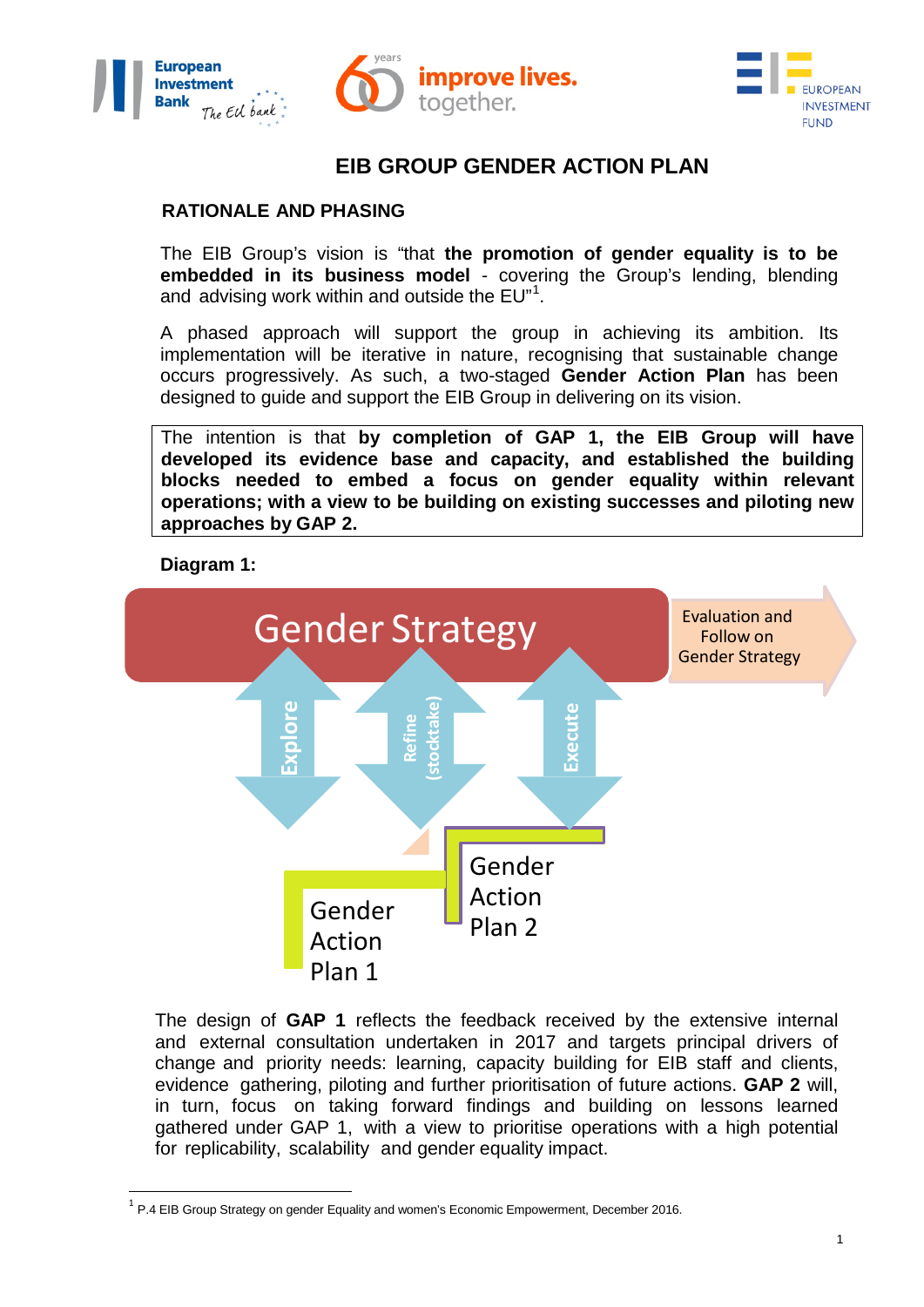**The key elements of GAP 1** are outlined below. These focus on the achievement of specific objectives across four thematic pillars that mirror the Strategy's threepronged rationale of Protect, Impact, Invest with a fourth pillar focussed on institutional developments. The latter aims to create an enabling organisational environment within which implementation of the Strategy can thrive.

## **GAP 1: PROTECT**

<span id="page-1-0"></span> $\overline{a}$ 

#### *Overall Strategy Objective: Gender specific impacts, vulnerabilities and barriers that women and girls face are considered and addressed across EIB activities, so as to minimise any harm that they may generate in EIB operations[2](#page-1-0)*

**Rationale**: Gender equality is a matter of human rights and, as an EU Body, the EIB Group abides by the Charter of Fundamental Rights. Worldwide, women and girls are overwhelmingly more exposed to gender based discrimination, risk and violence. Outside the EU, gender inequality is often aggravated by poverty, social norms, and discriminatory legal frameworks. Through compliance with its Social and Environmental Standards, the EIB ensures a human rights-responsive due diligence framework is applied to its operations. In this respect, and under the Protect pillar, **the EIB Group's long term objectives are to**:

- Ensure that the Group's due diligence framework is fit for purpose and thereby able to assess, prevent and mitigate potential impacts and risks to girls and women of EIB Group investments and to protect their rights;
- Equip EIB Group staff with the necessary capacity, guidance and tools for delivering gender sensitive due diligence of EIB Group investments;
- \* As relevant, support EIB Group clients and promoters to identify gender specific risks in the application of the Group's standards and devise tailored remedial measures for women and/or men as needed.

**GAP 1** will prioritise the implementation of the **Protect** pillar. The EIB's wellestablished and robust due diligence framework lends itself well to the integration of gender aspects. Focussing early on Protect will ensure that the EIB Group is equipped to guarantee and uphold the rights of girls and women impacted by its projects. This will limit risks of discrimination and abuse. Delivering on the **Protect pillar** of the strategy through **GAP 1** will come with a primary focus on the non-EU space of EIB's work (application of the Standards will continue as currently triggered inside and outside the EU, in line with the provisions of the EIB Statement on Environmental and Social Principles and Standards). Activities will focus on the revision and update of existing material, on capacity building of relevant staff and on the identification of effective ways to raise awareness amongst clients. In parallel, the EIF will integrate gender considerations in its first ever ESG principles as a matter of priority.

<sup>&</sup>lt;sup>2</sup> P.4 EIB Group Strategy on gender Equality and women's Economic Empowerment, December 2016.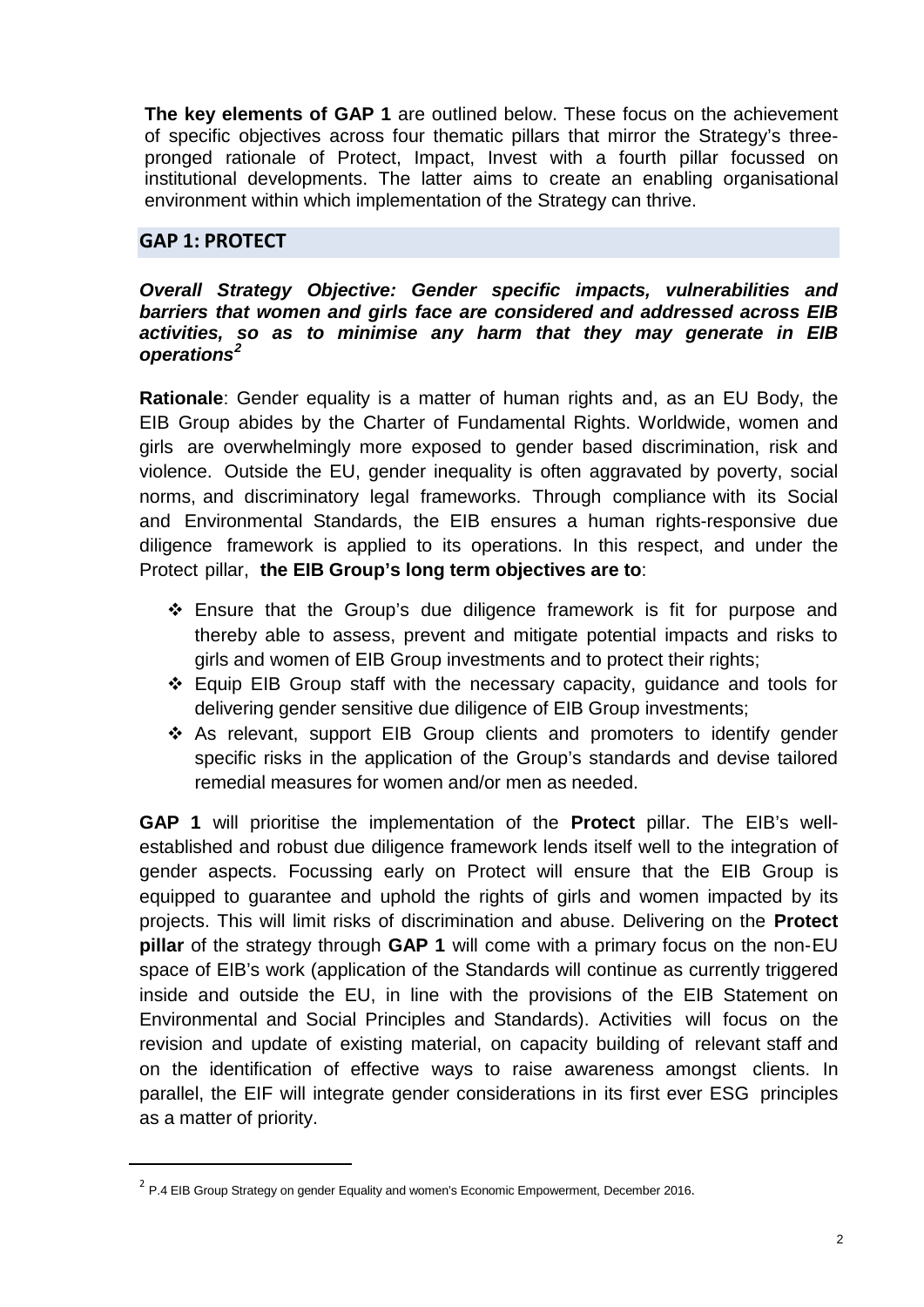## **By completion of GAP 1, the following will have been achieved on Protect:**

The Group's due diligence framework has been made fit for purpose and able to assess, prevent and mitigate potential impacts and risks to girls and women of its investments and to protect their rights.

EIB staff have been equipped with the necessary capacity, guidance and tools for delivering gender-sensitive due diligence of EIB investments.

As relevant, EIB clients will be better aware of, and equipped to, identify gender specific risks, and hence to comply with the revised EIB due diligence framework.

#### **GAP 1: IMPACT**

#### *Overall Strategy Objective: To promote the equal ability to access and utilise the assets, services, benefits and opportunities generated by EIB Group investments, regardless of sex, so as to maximise their positive impacts[3](#page-2-0) .*

**Rationale:** To contribute to an enabling environment for growth, the EIB Group finances many large projects worldwide, either directly or through equity. Evidence indicates that planning and designing projects with the different needs of women, men, girls and boys in mind makes for better and more sustainable operations. It increases access to, and use of, assets or services provided by investments, thereby increasing social returns. Moreover, the Group has a large and diverse client base. Diversity in the workforce and women's participation in corporate decision making can have significant influence on the performance of businesses. Companies with higher gender diversity are more likely to have higher financial returns. In this respect, and under the Impact pillar, **the EIB Group's long term objectives are:**

- \* To take into account in its design, implementation and monitoring the potential gender impact of its operations, thereby increasing social and economic returns on investment;
- To prioritise lead thematic areas to apply a gender focus to and so as to broaden its contribution to, and visibility on, gender equality;
- $\div$  For an increasing number of EIB Group clients to be willing to implement means of increasing women's participation in corporate governance.

<span id="page-2-0"></span><sup>&</sup>lt;sup>3</sup> P.4 EIB Group Strategy on gender Equality and women's Economic Empowerment, December 2016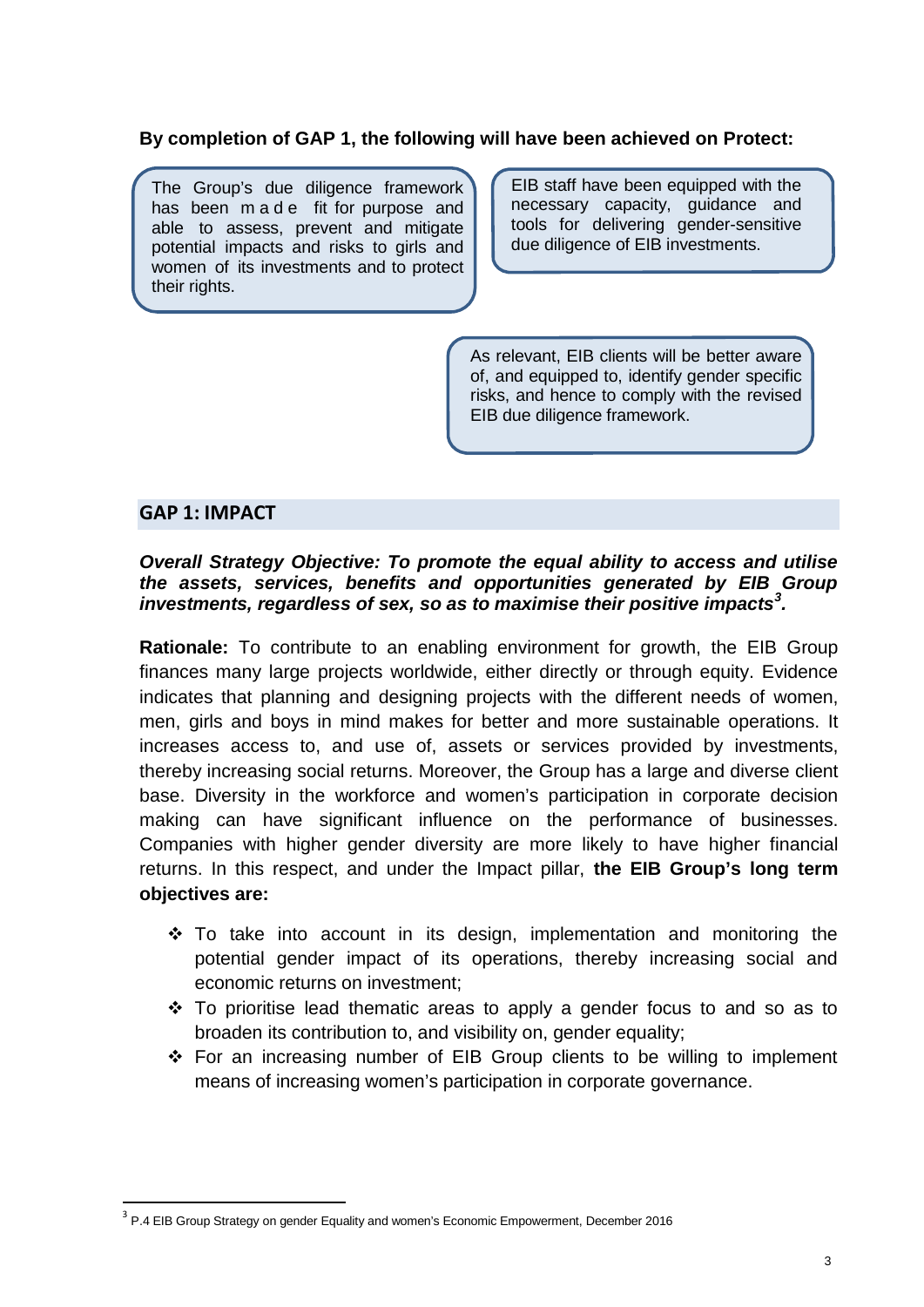With regards to the **Impact pillar**, GAP 1 will prioritise 3 key areas, and ensure that regional specificities are developed and reflected in its implementation.

- Firstly, it will establish a robust evidence base and will probe approaches whilst developing the necessary support tools and material for staff to be equipped in taking this agenda forward. It will focus on the **non-EU space** to begin with, whilst improving its knowledge base in relation to entry points in the EU, considering its business model, leverage and client base.
- **Example 3 Secondly, it will identify EIB Group lead thematic priorities that lend** themselves particularly well to promoting gender equality and have high potential for larger scale impact. These may include Climate Change, Economic Resilience and/or Infrastructure, depending on the business case established and its suitability.
- Thirdly, it will explore the business case for supporting gender equality through corporate governance and the role the EIB Group can play in supporting willing clients in this regard. **By completion of GAP 1, the following will have been achieved on Impact**:

Two lead thematic initiatives and associated pilot projects will have been identified for implementation over GAP 2.

The relevance of gender equality in corporate governance and its value to clients will have been established.

> Tailored capacity building material to support sector staff will be readily available and gender analysis will be increasingly used.

#### *Overall Strategy Objective: To identify investment opportunities and markets that increase women's participation, on equal terms, in the economy and labour market[4](#page-3-0) .*

**Rationale**: The Group's mandate is to contribute to sustainable and inclusive growth. However, overall women have unequal access to the labour market, to financial services, and to productive resources which they are also less likely to

<span id="page-3-0"></span> $\overline{a}$ 

 $4$  P.4 EIB Group Strategy on gender Equality and women's Economic Empowerment, December 2016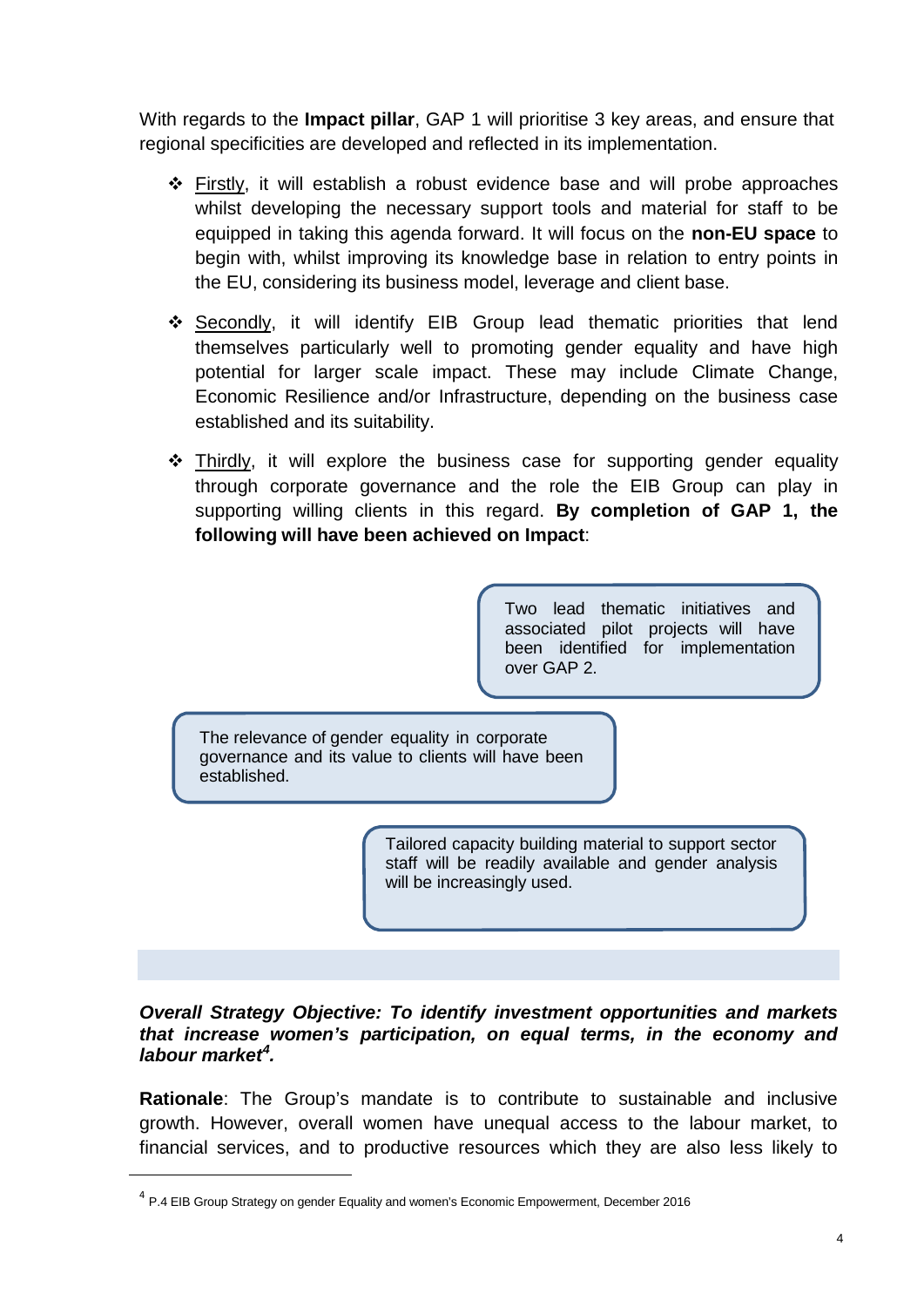control. They are also often less able to participate to their full economic potential due to caring responsibilities. Despite progress in some areas, the gender gap regarding economic participation and opportunity remains a reality worldwide; impacting negatively on growth globally and particularly so in those countries where such inequality persists. In this respect, and under the Invest pillar, **the EIB Group's long term objectives are to**:

- Reflecting regional priorities and identified entry points for the EIB Group, invest strategically in women's economic empowerment;
- Actively promote women's participation in the labour force under EIB Group investments;
- $\cdot$  Invest strategically in the Care Economy.

Under the **Invest Pillar**, GAP 1 will focus on identifying priorities for the EIB Group with regards to targeted geographical region and instruments/mandates through which to invest in gender equality and women's economic empowerment. It will do so through gathering knowledge and good practice, and by carrying out diagnostics of peer institutions within and outside the EU. The Invest pillar will also seek to identify how the EIB can best contribute to an increase in women's participation in the labour force and where it can invest in the Care economy as a first step in increasing strategic investments in sectors that contribute to long term gender equality. **By completion of GAP 1, the following will have been achieved on Invest**:

The EIB will have established regional priorities for targeted investment on financial inclusion and female entrepreneurship.

Investment opportunities will be identified with the potential to increase women's participation in the labour force.

The potential for strategic investments will be identified in the care economy, and potential pilots will be ready for roll out under GAP 2.

#### *Overall objective; the EIB creates an enabling institutional environment, conducive to achieving the Strategy's Vision.*

**Rationale**: Evidence shows that the single most important factor to ensuring that any given strategy's implementation achieves impact is to ensure that the institutional culture and systems of the implementing organisation are fit for purpose.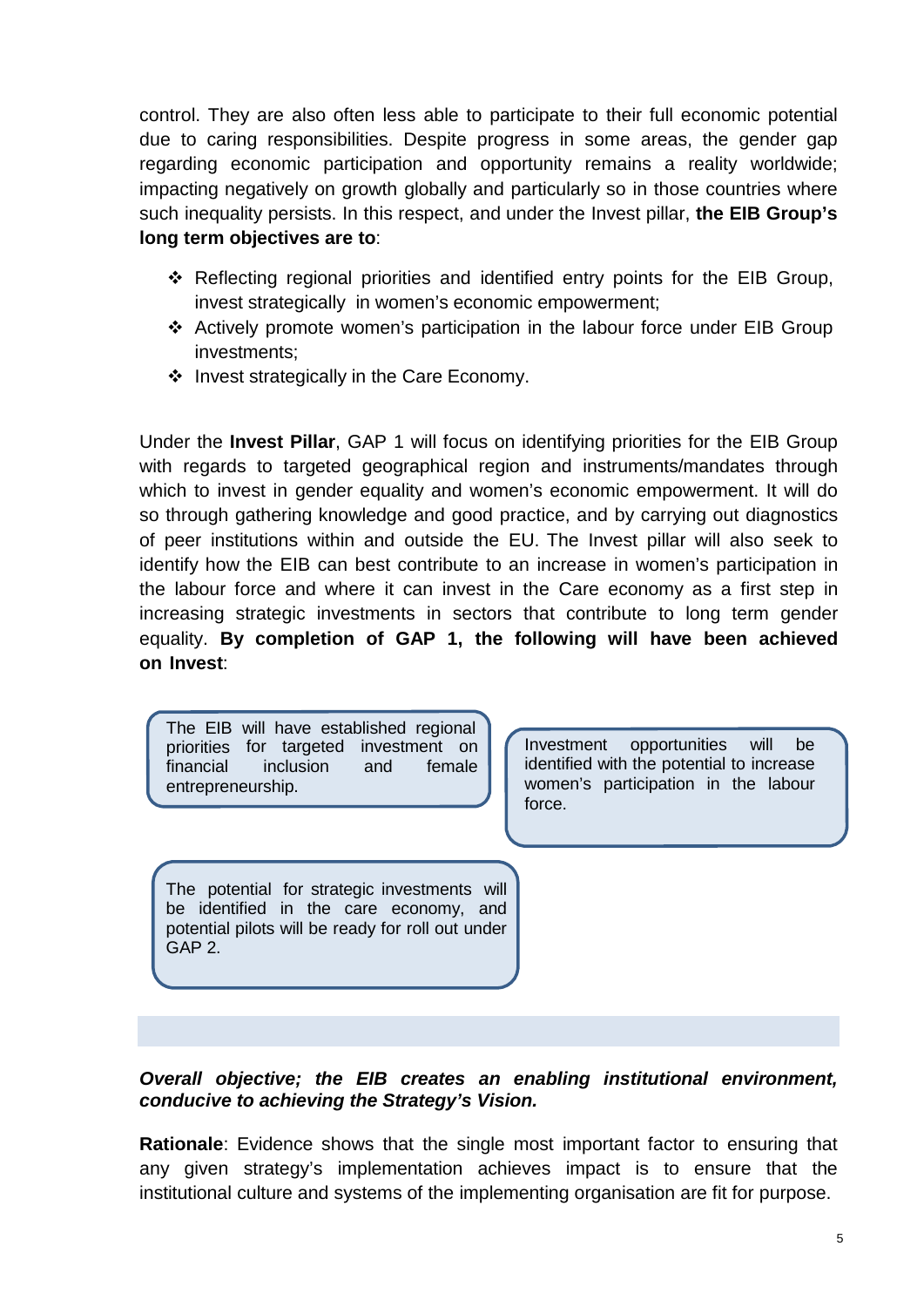Commitments and institutional ambition on gender equality need to be accompanied by strong leadership, improved coordination, effective procedures, capacity building, systems for tracking progress and measuring impact, adequate expertise, and sufficient financial and human resources. Such aspects are essential to fully operationalise an institutional vision, strategy and accompanying action plan on gender equality.

Through its **Institutional pillar**, GAP 1 will prioritise those critical elements well known to be essential in ensuring sustained success of an institutional gender strategy. These will lay the foundation of an enabling environment for staff to identify investments that contribute to gender equality, of a culture of continuous institutional learning and of increased alignment of operational systems with the objectives of the Gender Strategy. These elements will touch upon leadership, strong communication, capacity building, continuous learning, results measurement and accountability. **By completion of GAP 1, the following will have been achieved on Institutional**:

EIB Group leadership will be increasingly visible through its internal and external communication efforts.

A tailored and flexible approach to measuring gender specific results will be ready for adoption under GAP 2.

The Group's knowledge base, capacity building and information management will have been strengthened and increasingly systematised, whilst resources and expertise will be increasingly available to staff.

Partnerships, procedures and modalities to facilitate the GAP's implementation will have been explored and, where relevant, specific approaches will be ready for GAP 2.

## **ACCOUNTABILITY**

<span id="page-5-0"></span>**.** 

The implementation of the measures set out in GAP 1 is the responsibility of the EIB and the EIF respectively, each for the areas they are in charge of. The detailed activities suggested in the table below are under consideration by the EIB Group, the phasing and prioritisation of which will be assessed in alignment with internal work plans. The EIB Group will be held accountable on delivery through (a) the measurement of results achieved on gender equality and women's economic empowerment and (b) the planned 2021 participatory and formative evaluation of the Strategy and GAP.

On **Results**: the Gender Strategy makes a commitment to develop "a system for ongoing sex disaggregated data collection, results measurement and monitoring, as appropriate"<sup>[5](#page-5-0)</sup>. The long term vision is that the EIB is able to:

<sup>&</sup>lt;sup>5</sup> P.13 EIB Group Strategy on gender Equality and women's Economic Empowerment, December 2016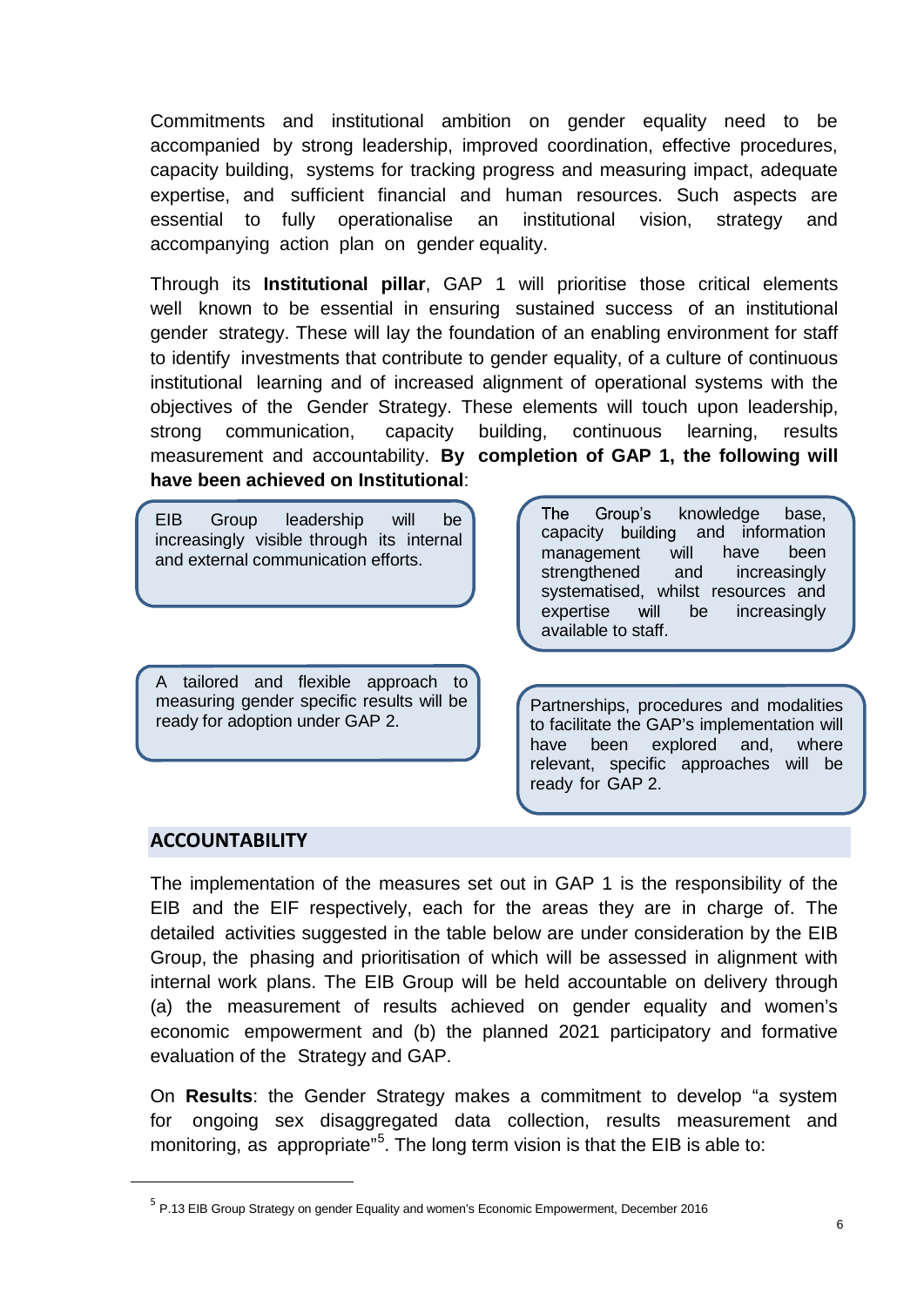- Where appropriate, provide sex disaggregated data on final beneficiaries and on employment created and sustained. In some cases this will be estimated appropriate methodologies will need to be developed, particularly for datapoor environments.
- Whenever possible and relevant, report gender-specific results $6$  of a particular operation. Reflecting the voluntary nature of Impact and Invest, this will be done where there is willingness on behalf of the client and/or where TA or other types of support is provided.

**On Evaluation**: for the 2021 Evaluation, the EIB Group will use a novel approach that is both participatory and formative. The services that have designed the Strategy and implemented its actions will assess relevance and performance with facilitation from the Banks's Operations Evaluation Division, the intention being that the process builds on learning that can inform future Gender Strategy/GAP revisions.

<span id="page-6-0"></span>1

 $6$  Results of specific operations that are deemed particularly relevant to gender quality and women's economic empowerment and/or of operations targeting gender equality and women's economic empowerment as a specific outcome.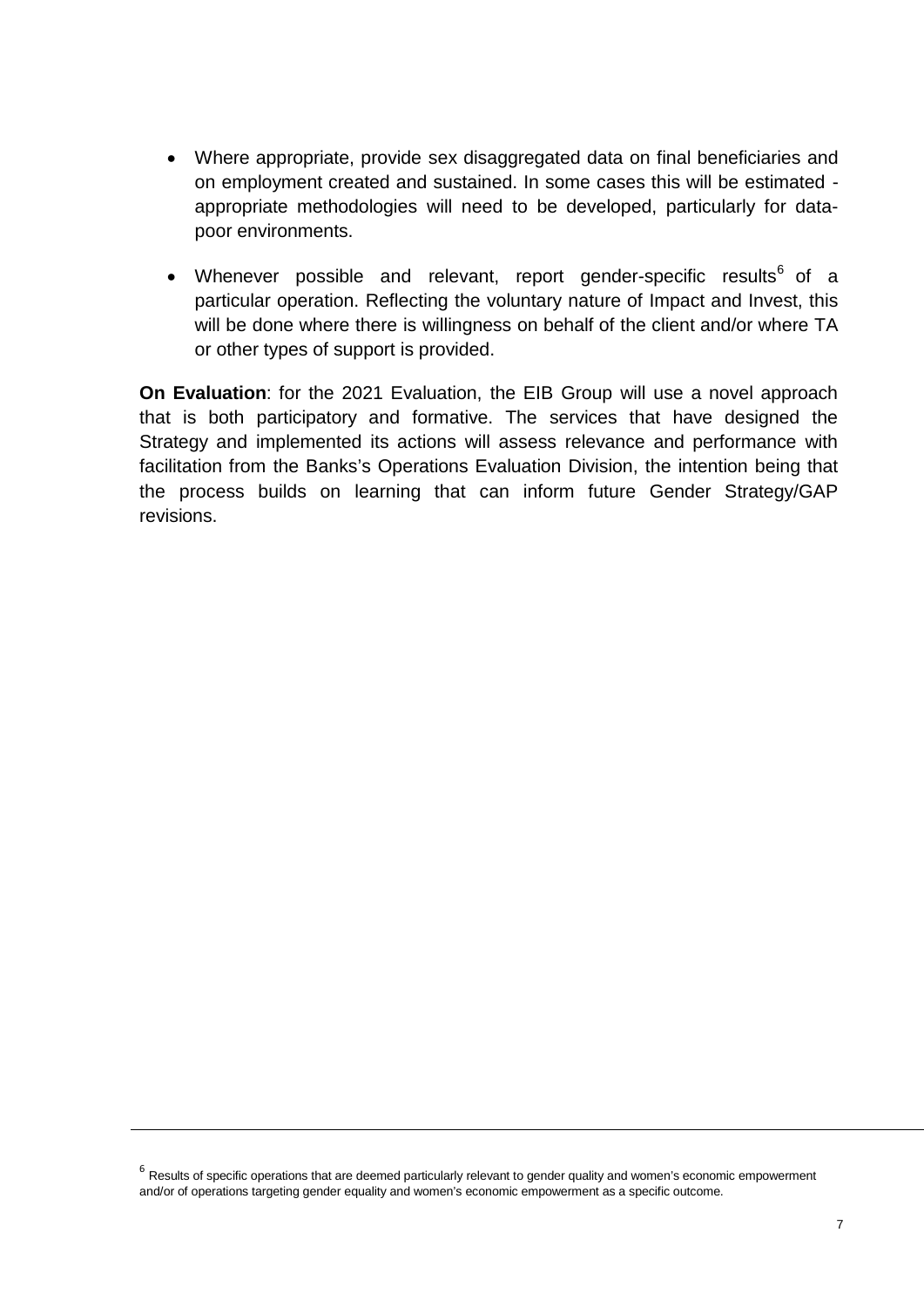$\overline{a}$ 

<span id="page-7-1"></span><span id="page-7-0"></span>

| PROTECT/High level Impact: The rights of girls and women are protected in/through EIB investments <sup>7</sup><br>1.                                                                                  |                                                                                                                                                                                                                                                                                                                                         |                                                                                                                                                                                                                                                                                              |
|-------------------------------------------------------------------------------------------------------------------------------------------------------------------------------------------------------|-----------------------------------------------------------------------------------------------------------------------------------------------------------------------------------------------------------------------------------------------------------------------------------------------------------------------------------------|----------------------------------------------------------------------------------------------------------------------------------------------------------------------------------------------------------------------------------------------------------------------------------------------|
| <b>EIB Group Strategy</b><br><b>Objectives</b>                                                                                                                                                        | <b>Activities under Consideration for GAP 18</b>                                                                                                                                                                                                                                                                                        | Anticipated Achievements by conclusion of<br>GAP <sub>1</sub>                                                                                                                                                                                                                                |
| EIB<br>Group<br>due<br>1.i<br>framework is<br>diligence<br>fit for<br>purpose<br>and<br>able to assess,<br>thereby<br>and mitigate<br>prevent<br>impacts and<br>potential<br>risks to girls and women | Revised EIB statement integrates commitments to protect the rights of<br>a)<br>women and girls through compliance with EIB Due Diligence, promoting<br>gender equality as a key social benefit and ingredient of social<br>wellbeing/social cohesion                                                                                    | Revised<br>EIB<br>integrates<br>statement<br>commitments to protect the rights of<br>women and girls through compliance with<br>EIB Due Diligence, promoting gender<br>equality as a key social benefit and<br>ingredient of social wellbeing/social<br>cohesion                             |
| of EIB-Group investments<br>and to protect their<br>rights                                                                                                                                            | Assess the effectiveness to date of EIB's social due diligence framework<br>b)<br>in identifying and mitigating gender specific risks through its application<br>of EIB standards                                                                                                                                                       | EIB E&S Standards effectively highlight<br>gender specific impacts and risks and<br>articulate requirements for respective                                                                                                                                                                   |
|                                                                                                                                                                                                       | Update the EIB Environmental and Social Standards to ensure that due<br>C)<br>attention to gender specific impacts, risks and related mitigation<br>strategies is integrated in each standard                                                                                                                                           | mitigation strategies to limit any risks of<br>harm being done to girls and women<br>through EIB investments                                                                                                                                                                                 |
|                                                                                                                                                                                                       | Revise the EIB procedures and systems to ensure that EIB due diligence is<br>d)<br>duly factoring in the consideration of gender specific impacts and risks<br>and identifies respective mitigation strategies that limit the risk of any<br>harm occurring to girls and women through EIB investments and that<br>protect their rights | EIB due diligence framework effectively<br>outlines systems and procedures for the<br>EIB to assess and address gender specific<br>risks under each standard and to identify<br>mitigation strategies to limit any risks of<br>harm being done to girls and women<br>through EIB investments |
|                                                                                                                                                                                                       | EIF develops and approves its Environmental, Social and Governance<br>e)<br>(ESG) principles, embodying the Fund's high-level commitments to non-<br>discrimination, equality and human rights, including gender aspects                                                                                                                | EIF Management and BoD approval of the<br>Fund's ESG principles, carrying mention of<br>gender aspects as part of the EIF wider<br>commitment to ESG                                                                                                                                         |

 $^7$  By considering and addressing gender specific impacts, vulnerabilities and barriers that women and girls may face as a result of EIB operations.

 $^8$  Activities suggested herein are under consideration by the EIB Group. The detailed phasing and prioritisation will be assessed in alignment with internal workplans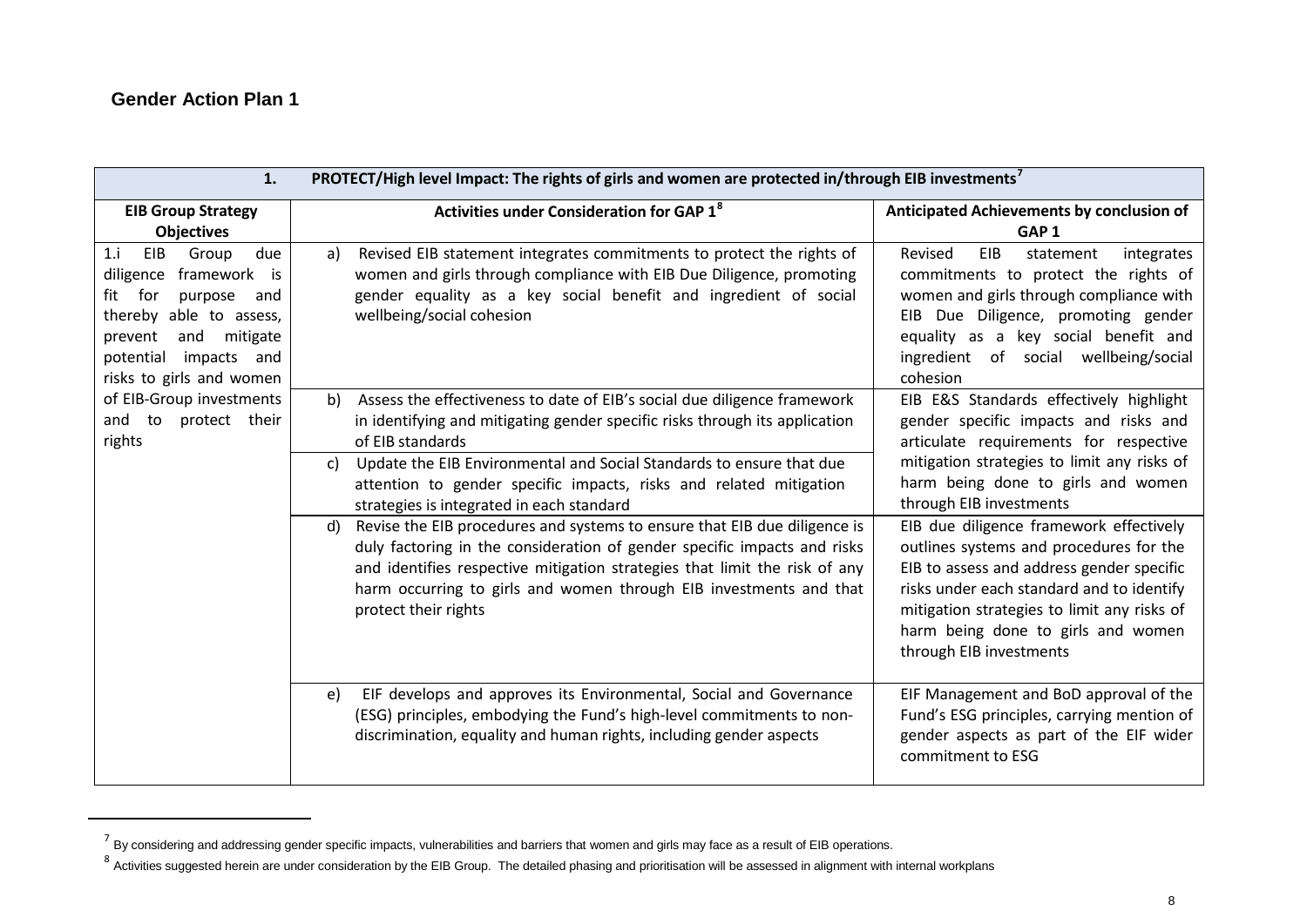|                                                                                                                                                                                      | Development and implementation of a due diligence questionnaire to<br>f<br>detect ESG-related impacts and risks for new transactions in EIF's<br>portfolio, integrating elements pertaining to gender aspects                                                                                                                                  | Gender specific impacts and risks are<br>being identified and assessed in EIF new<br>transactions as part of the wider ESD risk<br>assessment within the Fund's due<br>diligence process                                                                                                                                      |
|--------------------------------------------------------------------------------------------------------------------------------------------------------------------------------------|------------------------------------------------------------------------------------------------------------------------------------------------------------------------------------------------------------------------------------------------------------------------------------------------------------------------------------------------|-------------------------------------------------------------------------------------------------------------------------------------------------------------------------------------------------------------------------------------------------------------------------------------------------------------------------------|
|                                                                                                                                                                                      | Integrate elements on gender related impacts and risks in ongoing<br>g)<br>training programme on E&S due diligence<br>Develop short standalone training module on the implications of the<br>h)                                                                                                                                                | Revised training programme for EIB staff<br>integrates gender dimension in social due<br>diligence                                                                                                                                                                                                                            |
| 1.ii EIB staff is equipped<br>with<br>the<br>necessary<br>capacity, guidance and<br>delivering<br>tools<br>for<br>gender-sensitive<br>due<br>diligence through/in EIB<br>investments | gender strategy for environmental, social and climate due diligence work<br>Integrate a gender-sensitive approach in existing EIB due diligence<br>i)<br>guidance and processes; where necessary, complement with dedicated<br>tools so as to support the emergence of EIB's gender-sensitive screening,<br>appraisal and monitoring practices | Gender guidelines and procedures are<br>developed and integrated in due diligence<br>obligations of the Bank along the full<br>project cycle<br>Environmental and Social due diligence<br>framework includes practical guidance on<br>assessing and mitigating gender risks<br>across several focussed due diligence<br>areas |
|                                                                                                                                                                                      | Identify the nexus between gender and fragility/conflict, including the<br>$\mathsf{i}$<br>specific risks to women in girls in fragile and conflict affected<br>environments, and provide tailored training for EIB staff undertaking<br>social due diligence                                                                                  | Gender impacts and risks that are specific<br>conflict<br>affected<br>fragile<br>and<br>to<br>environments are highlighted in EIB due<br>diligence material,<br>possible<br>as are<br>mitigating/remedial<br>action<br>in<br>such<br>contexts                                                                                 |
|                                                                                                                                                                                      | Gather examples of good practice and of other peer institution<br>k)<br>approaches, make them available and regularly update them for easy<br>access by staff                                                                                                                                                                                  | EIB Intranet provides access to relevant<br>and practical information and online<br>resources to help staff carry out due                                                                                                                                                                                                     |
|                                                                                                                                                                                      | Add related tools and sources of support/information on gender and<br>$\vert$<br>social due-diligence on dedicated intranet webpage                                                                                                                                                                                                            | diligence that is gender sensitive                                                                                                                                                                                                                                                                                            |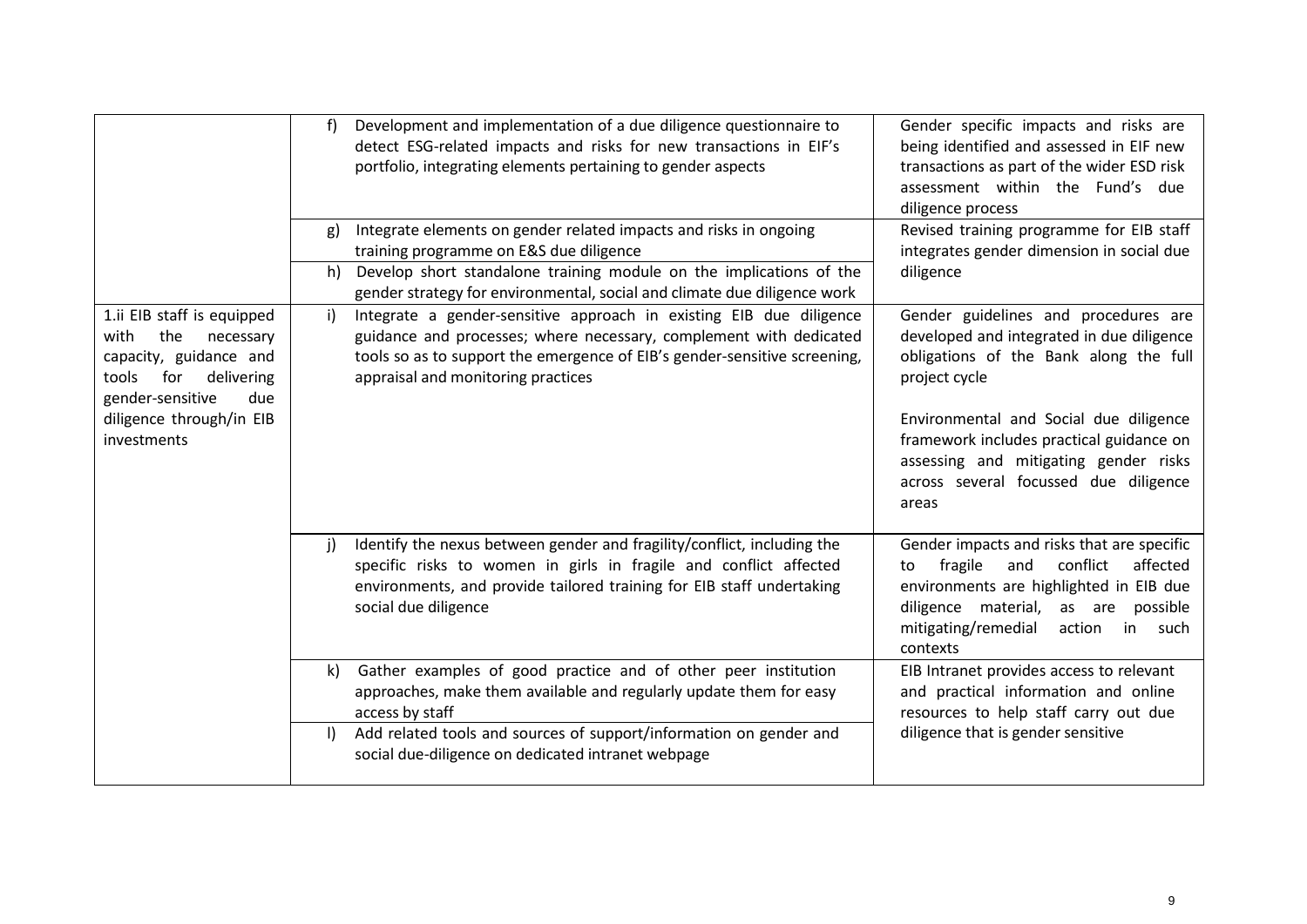|                                                                                                                                                                                                                  | m) Internal stocktaking identifies and showcases good practice examples of<br>existing clients and transactions already carrying a gender lens in their<br>due diligence                                                                                                                                                                                                                                                                              | Baseline of current practice in EIB<br>portfolio is established, best practice<br>examples stemming from EIB clients are<br>identified. Progress against it is monitored<br>on an ongoing basis                                                                                                                                                                                                         |
|------------------------------------------------------------------------------------------------------------------------------------------------------------------------------------------------------------------|-------------------------------------------------------------------------------------------------------------------------------------------------------------------------------------------------------------------------------------------------------------------------------------------------------------------------------------------------------------------------------------------------------------------------------------------------------|---------------------------------------------------------------------------------------------------------------------------------------------------------------------------------------------------------------------------------------------------------------------------------------------------------------------------------------------------------------------------------------------------------|
| 1.iii As relevant,<br>EIB<br>clients and promoters<br>identify gender-specific<br>risks in the application of<br>the EIB standards and<br>devise tailored remedial<br>measures for women<br>and/or men as needed | Identify the best means to engage promoters, and begin to prepare and<br>n)<br>integrate gender considerations into existing promotional and learning<br>material (hard and soft) on the Bank's E&S standards<br>Disseminate communication material to promoters accordingly<br>O()<br>Support EIB staff with best practice examples that help them engage with<br>p)<br>promoters on aspects related to gender as part of wider E&S due<br>diligence | promotional/information/<br>Relevant<br>communication/learning<br>materials<br>appropriately reflect a mainstreamed<br>attention to gender considerations and<br>elements.                                                                                                                                                                                                                              |
|                                                                                                                                                                                                                  | Routinely in the course of due diligence and as relevant throughout the<br>q)<br>project cycle, staff raise awareness amongst promoters/clients on the<br>importance of the rights of women and girls in EIB social due diligence<br>Use existing available Technical Assistance flows to improve the capacity<br>r)<br>of promoters in better addressing gender impacts and risks                                                                    | EIB investments effectively apply a gender<br>lens in due diligence mitigating against<br>gender risks as needed<br>Increasing number of best practice<br>examples stemming from EIB clients is<br>pooled, where recorded during appraisal<br>and monitoring<br>EIB projects generate learning for EIB staff<br>with regards to social due diligence and<br>the protection of women's and girls' rights |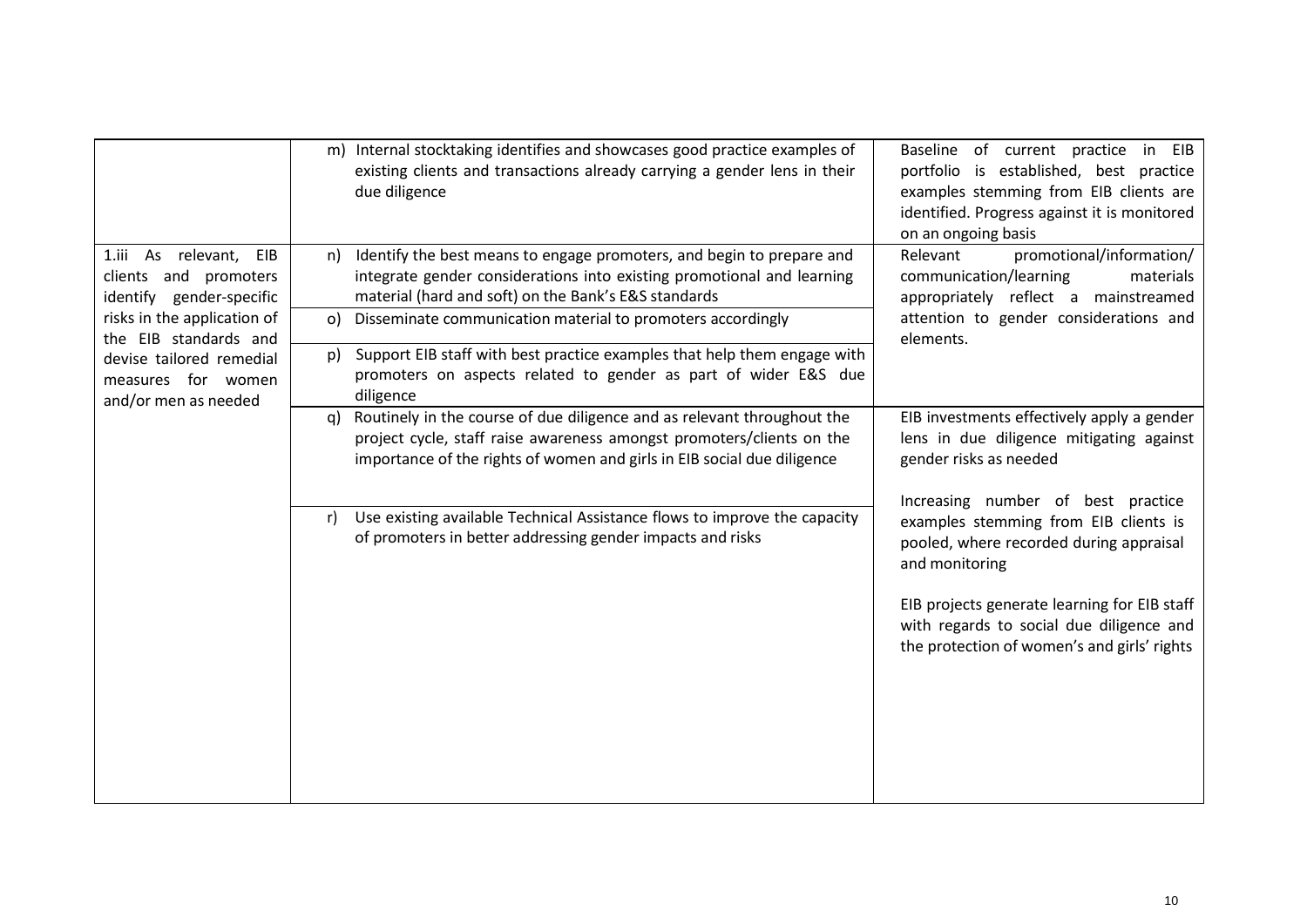| 2. IMPACT/High level Impact - Female and male beneficiaries are equally able to access and utilise the assets, services, benefits and opportunities<br>generated by EIB investments. Positive impacts are thereby maximised             |                                                                                                                                                                                                                                                                                                                                                                                                                                                                                                                                       |                                                                                                                                                                                                                                                                                                                                                                                                                                                                                                                                                           |
|-----------------------------------------------------------------------------------------------------------------------------------------------------------------------------------------------------------------------------------------|---------------------------------------------------------------------------------------------------------------------------------------------------------------------------------------------------------------------------------------------------------------------------------------------------------------------------------------------------------------------------------------------------------------------------------------------------------------------------------------------------------------------------------------|-----------------------------------------------------------------------------------------------------------------------------------------------------------------------------------------------------------------------------------------------------------------------------------------------------------------------------------------------------------------------------------------------------------------------------------------------------------------------------------------------------------------------------------------------------------|
| <b>EIB Group Strategy</b><br><b>Objectives</b>                                                                                                                                                                                          | <b>Activities under Consideration for GAP 1</b>                                                                                                                                                                                                                                                                                                                                                                                                                                                                                       | Anticipated Achievements by conclusion of<br>GAP <sub>1</sub>                                                                                                                                                                                                                                                                                                                                                                                                                                                                                             |
| 2.i The EIB Group takes<br>the potential gender<br>impact into account in<br>design,<br>the<br>implementation<br>and<br>monitoring<br>of<br>its<br>thereby<br>operations,<br>increasing social and<br>economic returns on<br>investment | Review relevant EU and national policy and legislation and carry out an EU<br>a)<br>focussed peer benchmarking exercise to gather good practice and learning on<br>the integration of gender in EU private and public investments<br>Review relevant practice by other MDBs, IFIs, peer institutions and when<br>$\mathsf{b}$<br>relevant sample national policy and legislation in countries from non- EU<br>regions in order to gather best practice and learning on the integration of<br>gender in private and public investments | An EU tailored approach, that fits the EIB<br>business model and aligns itself with EU<br>policy and legislation, is developed for the<br>EIB in its work with willing and interested<br>promoters towards incorporating a gender<br>perspective in the design, implementation,<br>operation and monitoring of projects<br>during GAP 2<br>Learning/best practice from non-EU regions<br>is reflected and applied in a number of EIB<br>pilot projects in non-EU regions, either<br>directly or in dialogue with another leading<br>financial institution |
|                                                                                                                                                                                                                                         | Provide access to, or undertake, gender analysis suited to EIB's sectors of<br>C)<br>activity that informs project design with a gender lens                                                                                                                                                                                                                                                                                                                                                                                          | Credible gender analysis is being piloted in<br>country analysis, where available, and in<br>appraisal processes, as relevant, initially in<br>non-EU regions                                                                                                                                                                                                                                                                                                                                                                                             |
|                                                                                                                                                                                                                                         | Identify, showcase and disseminate good and relevant practice that<br>d)<br>demonstrates practical implementation                                                                                                                                                                                                                                                                                                                                                                                                                     | Capacity building materials that contribute<br>to improved integration of gender across                                                                                                                                                                                                                                                                                                                                                                                                                                                                   |
|                                                                                                                                                                                                                                         | e) In line with the capacity building programme set out in the 4th/Institutional<br>Pillar, outline existing guidelines and resources, adapt these as needed<br>and/or develop supplementary material                                                                                                                                                                                                                                                                                                                                 | EIB<br>operations<br>produced<br>are<br>and<br>disseminated                                                                                                                                                                                                                                                                                                                                                                                                                                                                                               |
|                                                                                                                                                                                                                                         | The EIF documents good practice operations, which have a strong potential<br>for embedding gender and for achieving gender equality outcomes                                                                                                                                                                                                                                                                                                                                                                                          | EIF is able to share case studies of good<br>practice on achieving gender related<br>outcomes, and gender is further embedded<br>in micro finance and social impact facilities                                                                                                                                                                                                                                                                                                                                                                            |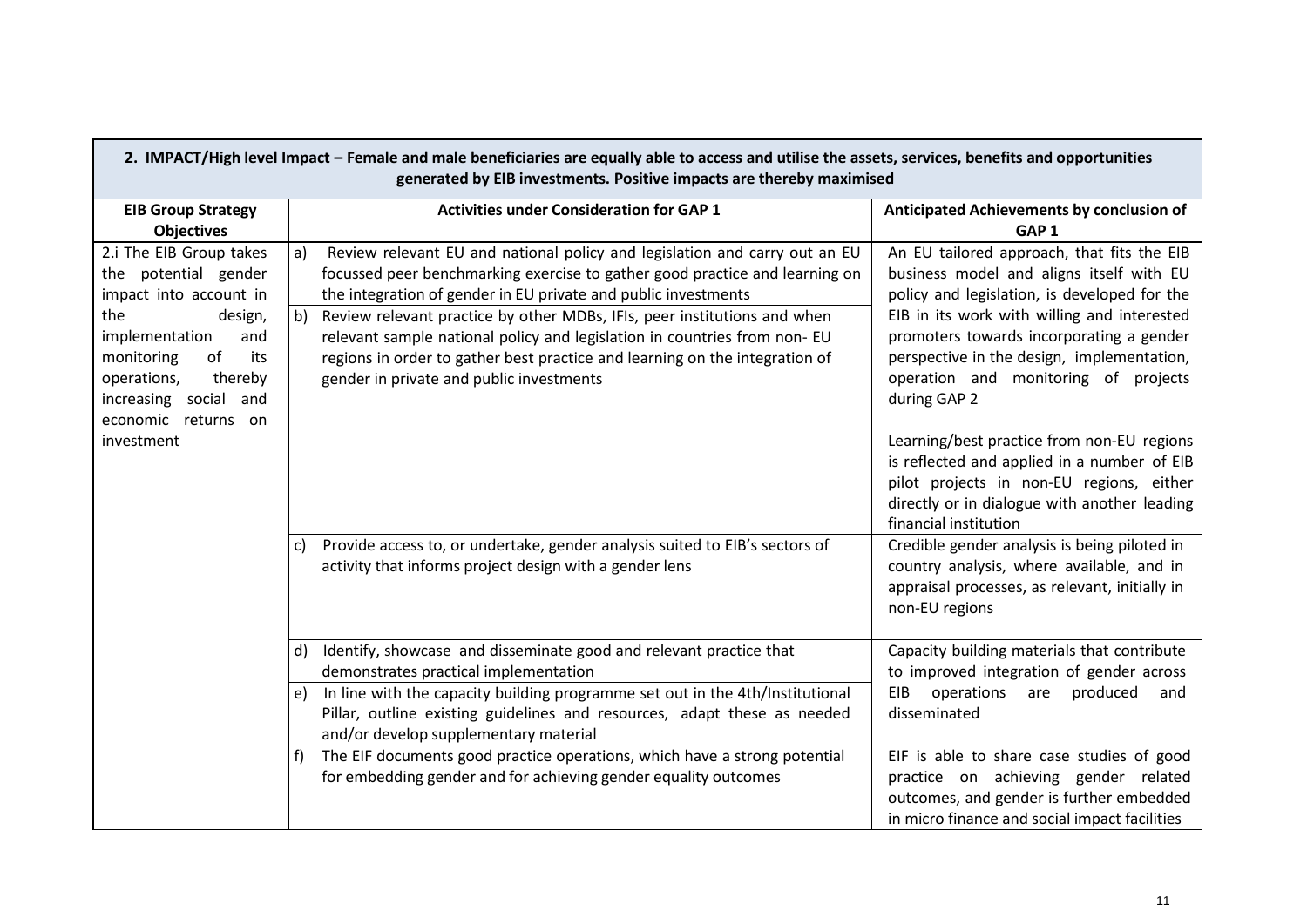|                                                                                       |                                                                                                                                                                                                                                                                          | of the EIF                                                                                                                                                                |
|---------------------------------------------------------------------------------------|--------------------------------------------------------------------------------------------------------------------------------------------------------------------------------------------------------------------------------------------------------------------------|---------------------------------------------------------------------------------------------------------------------------------------------------------------------------|
| 2.ii The EIB prioritises key<br>thematic investments to<br>apply a gender focus to    | Studies are undertaken to identify the most suitable lead thematic area(s) for<br>$\vert$ g)<br>the EIB in which to prioritise the integration of a gender focus. These are<br>intended to have high impact potential                                                    | Study identifies clear entry points for the<br>EIB in thematic areas, including means of<br>improving the impact of investments in<br>those areas                         |
|                                                                                       | h) Produce and disseminate guidance, toolbox and value proposition attached to<br>two lead thematic initiatives                                                                                                                                                          | Guidance is produced and disseminated to<br>staff on the value added of a gender lens to<br>the selected thematic areas and entry<br>points in this regard                |
|                                                                                       | Identify pilot projects under the two selected thematic initiatives.                                                                                                                                                                                                     | Two thematic initiatives and associated<br>pilot projects are identified, to be<br>operationalised during GAP 2                                                           |
| 2.111<br>An<br>increasing<br>number of EIB clients is                                 | Review the business case on the relevance of gender equality in corporate<br>governance to improved business outcomes                                                                                                                                                    | A suitable approach, which targets the                                                                                                                                    |
| willing<br>to<br>promote<br>gender<br>equality<br>measures in corporate<br>governance | Through EIB existing documentation, third party sources and secondary data,<br>k)<br>identify corporates, including EIB Group clients having a corporate gender<br>strategy and showcase these internally, alongside examples of industry good<br>practice               | relevance of gender equality in corporate<br>governance and sets out the value to clients<br>is agreed and ready to be promoted<br>amongst wiling clients under GAP 2, as |
|                                                                                       | Identify schemes and industry best practices, incl. of EIB Group clients,<br>targeting corporate gender equality that may be fit for purpose for use with<br>willing clients under the EIB business model and that could also be considered<br>for adoption by the Group | relevant.<br>Types of advisory services and tools to<br>assist clients in gender equality efforts in                                                                      |
|                                                                                       | m) Identify advisory services and tools (as per 4 v)<br>n) Develop a business case that builds staff capacity and helps them establish<br>the business case for gender equality under clients' corporate<br>governance/human resources frameworks                        | governance/human<br>their<br>corporate<br>resources have been considered and inform<br>the approach to be used under GAP 2                                                |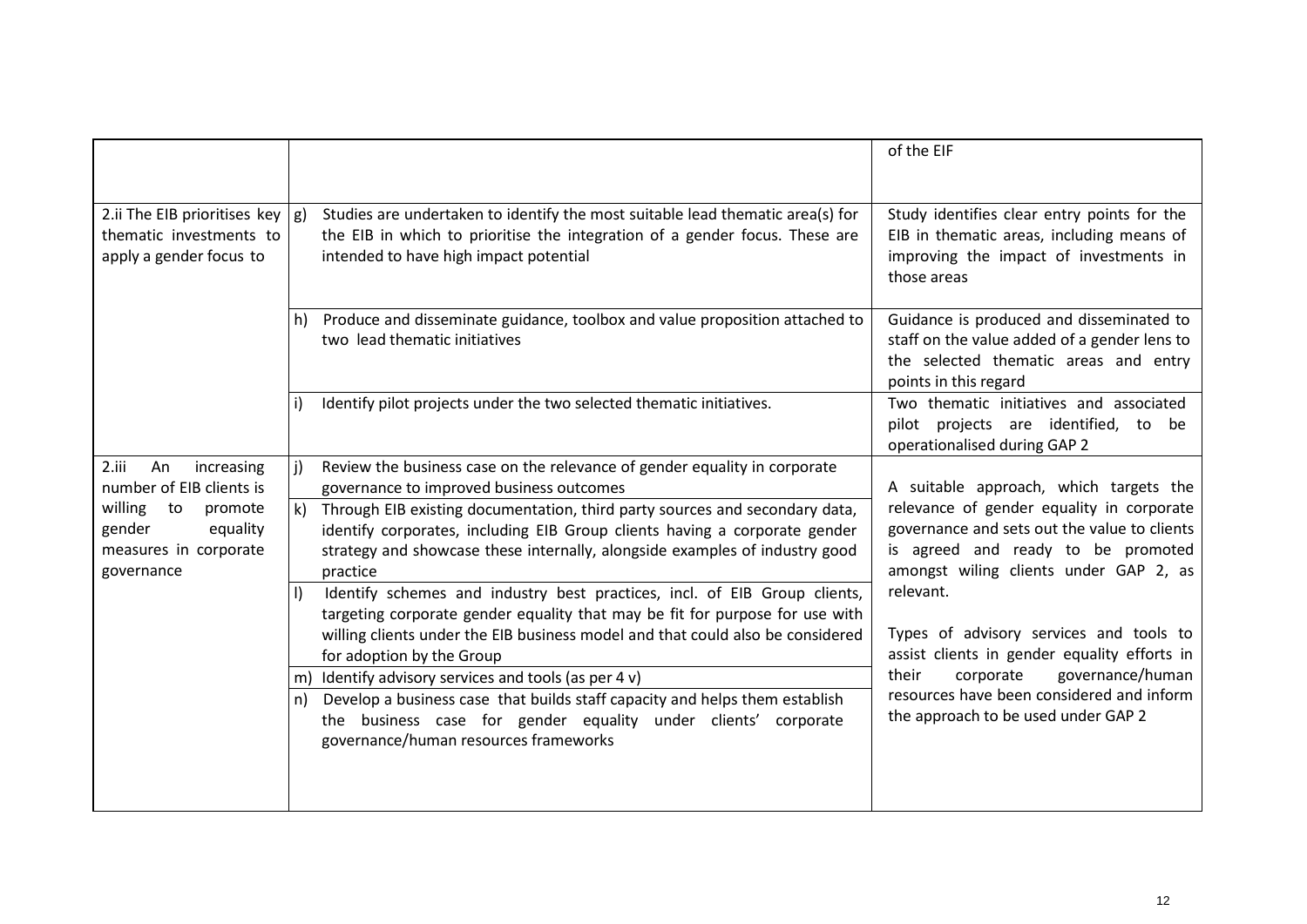| 3. INVEST/High Level Impact - EIB investments increase women's participation, on equal terms, in the economy and labour market                                                                                                      |                                                                                                                                                                                                                                                                                                                                                                                                                                                                                                                                                                                                                                                                                                                                                                 |                                                                                                                                                                                                                                                                                                                                                                                                                                                                                                |
|-------------------------------------------------------------------------------------------------------------------------------------------------------------------------------------------------------------------------------------|-----------------------------------------------------------------------------------------------------------------------------------------------------------------------------------------------------------------------------------------------------------------------------------------------------------------------------------------------------------------------------------------------------------------------------------------------------------------------------------------------------------------------------------------------------------------------------------------------------------------------------------------------------------------------------------------------------------------------------------------------------------------|------------------------------------------------------------------------------------------------------------------------------------------------------------------------------------------------------------------------------------------------------------------------------------------------------------------------------------------------------------------------------------------------------------------------------------------------------------------------------------------------|
| <b>EIB Group Strategy</b><br><b>Objectives</b>                                                                                                                                                                                      | <b>Activities under Consideration for GAP 1</b>                                                                                                                                                                                                                                                                                                                                                                                                                                                                                                                                                                                                                                                                                                                 | Anticipated Achievements by conclusion of<br>GAP <sub>1</sub>                                                                                                                                                                                                                                                                                                                                                                                                                                  |
|                                                                                                                                                                                                                                     | Invest - "Support the promotion of financial inclusion and female entrepreneurship"                                                                                                                                                                                                                                                                                                                                                                                                                                                                                                                                                                                                                                                                             |                                                                                                                                                                                                                                                                                                                                                                                                                                                                                                |
| EIB-Group<br>The<br>3.i<br>establishes its intended<br>priorities in terms of<br>medium and long term<br>action under the Invest<br>pillar with regard to:<br>- targeted regions<br>- targeted<br>instruments/mandates<br>- phasing | Map FIs and IFIs (incl. EU NPBs, commercial banks, private equity funds)<br>a)<br>activities addressing: retail/financial inclusion; banking products and services<br>for female entrepreneurs; state of play in women-oriented business<br>incubators and accelerators; gender in operations. Identify areas for business<br>development suited to the different parts of the EIB Group<br>Complementing the mapping of FIs and IFIS, undertake an EU and non-EU<br>b)<br>sample mapping that gathers good practice on how public/state institutions<br>apply a gender lens vis-à-vis financial inclusion and entrepreneurship<br>(legislative framework, existing programmes, etc.)                                                                           | Diagnostic on Fls' and IFIs' (incl. EU NPBs,<br>commercial banks, private equity funds)<br>gender related activity is produced; best<br>practice amongst peers is established and<br>considered against the Bank's business<br>model. Awareness within the Bank is raised.<br>Prioritisation of action in this domain by the<br>Bank is established<br>Gender activity in the EIB portfolio to date is<br>assessed; the institution's comparative<br>advantage in going forward is established |
|                                                                                                                                                                                                                                     | Undertake sector-wide studies related to access to finance and gender,<br>$\mathsf{C}$<br>specifically:<br>Digital economy and innovation/gender dimensions in the digitalization<br>of SMEs and industry<br>Enhancing access to finance conditions for female-owned entrepreneurs<br>٠<br>in the high-tech sectors/innovation economy<br>Promotion of female entrepreneurship in the R&D and high-tech<br>٠<br>innovation sectors<br>Improving gender balance in Sciences, Technology, Engineering and<br>Mathematics (STEM)<br>Joint development and identification of wider eligibility criteria, if and as<br>d)<br>needed, for the Bank's EU lending activities to serve more comprehensively<br>financial inclusion for women and female entrepreneurship | The Bank's capacity to originate projects<br>female<br>promoting<br>entrepreneurship,<br>financial/digital inclusion for women, and<br>the promotion of gender balance in STEM is<br>defined and embarked upon in prioritised<br>geographical areas<br>Eligibility criteria are widened, if and as<br>necessary, in order to enable opportunities<br>for the Bank to better support transactions<br>promoting financial inclusion for women<br>and female entrepreneurship                     |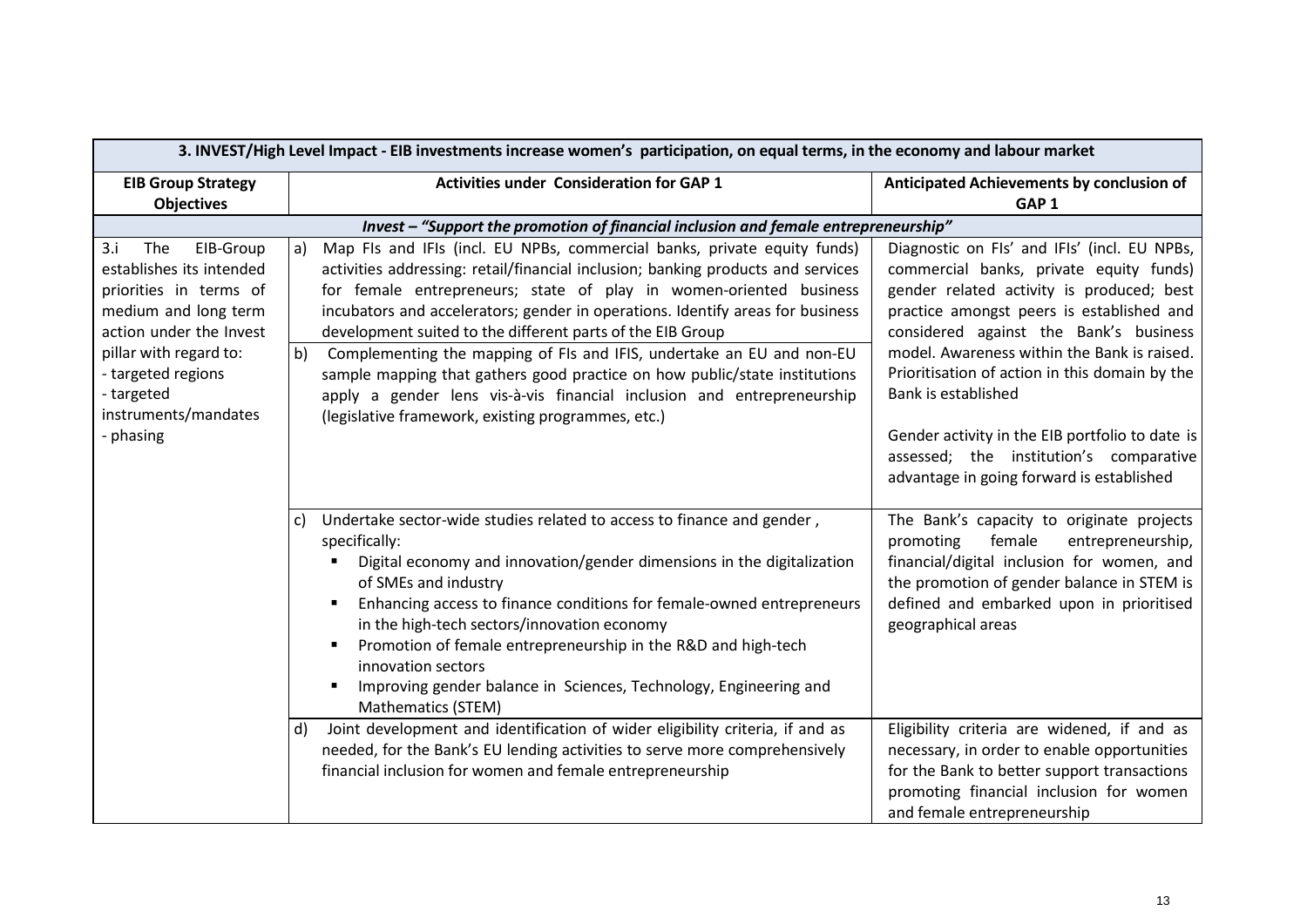|                                                                                                          | EIF is committed to support transactions with a specific focus on benefitting<br>e)<br>women in the context of specific mandates                                                                                                                                                                                                                                                                                                                                                    | EIF will have achieved impact on the<br>economic<br>empowerment<br>of<br>female<br>entrepreneurs (numbers and geographical<br>reach)                                                                                                                              |
|----------------------------------------------------------------------------------------------------------|-------------------------------------------------------------------------------------------------------------------------------------------------------------------------------------------------------------------------------------------------------------------------------------------------------------------------------------------------------------------------------------------------------------------------------------------------------------------------------------|-------------------------------------------------------------------------------------------------------------------------------------------------------------------------------------------------------------------------------------------------------------------|
|                                                                                                          | Invest - "Increase women's participation in the labour market"                                                                                                                                                                                                                                                                                                                                                                                                                      |                                                                                                                                                                                                                                                                   |
| Women's<br>3.11<br>participation in the<br>labour force is actively<br>promoted under EIB<br>investments | Map and showcase evidence of good practice on achieving gender equality<br>f)<br>results in job creation, incl. establishing sectors eligible and suitable for EIB<br>financing that are more likely to increase women's participation in the labour<br>force, so as to best support clients adequately address and promote female<br>employment<br>Identify in the EIB portfolio projects to date with increased potential for<br>g)<br>women's participation in the labour market | Actively seek, identify and highlight those<br>investment opportunities under the EIB<br>Operational Plan, Public Policy Goals and<br>lending sectors with the potential of<br>generating momentum around increasing<br>women's participation in the labour force |
|                                                                                                          | Invest - "Support social infrastructure and the care economy"                                                                                                                                                                                                                                                                                                                                                                                                                       |                                                                                                                                                                                                                                                                   |
| EIB<br>invests<br>3.iii<br>strategically in care<br>infrastructure                                       | Assess gender impact of the EIB investment portfolio in care infrastructure to<br>h)<br>date: take stock of level of investment/number of projects/available products<br>in care infrastructure                                                                                                                                                                                                                                                                                     | lending<br>Level<br>of current<br>in<br>care<br>infrastructure, correlated to gender impact,<br>is assessed.                                                                                                                                                      |
|                                                                                                          | Map activity by other DFIs/IFIs in this domain, incl. prioritisation of sub-<br>i)<br>sectors, modalities and eligibilities used and incentives offered to clients                                                                                                                                                                                                                                                                                                                  | Barriers to EIB activity in this sector are<br>identified and worked upon so as to further<br>support investment in the sector                                                                                                                                    |
|                                                                                                          | Establish current internal barriers to investments in the care sector and<br>identify solutions for increased EIB contribution to these (sub-)sectors.                                                                                                                                                                                                                                                                                                                              | Pilots for GAP 2 are established                                                                                                                                                                                                                                  |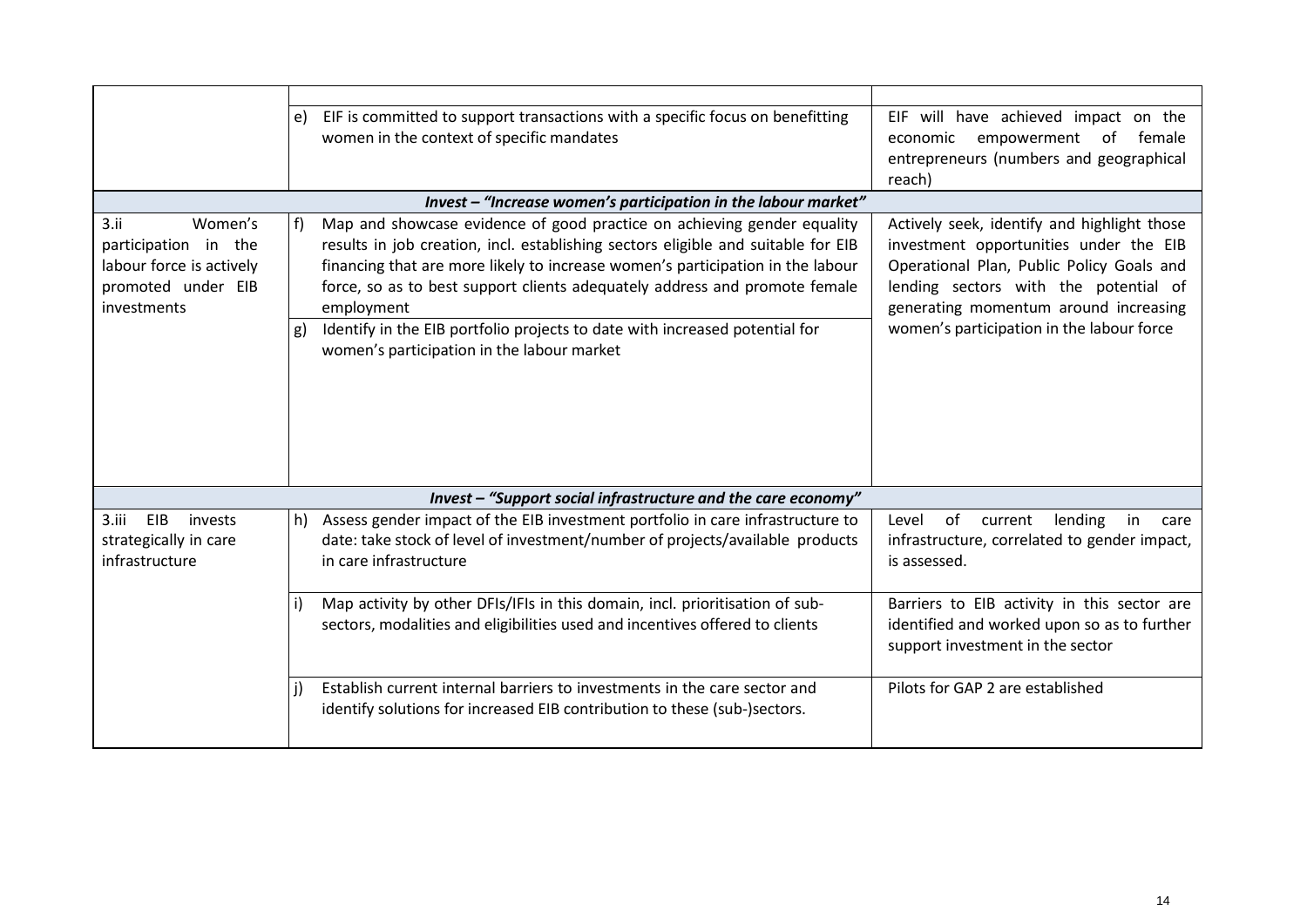| 4. INSTITUTIONAL FOUNDATION/high level impact - The EIB creates an enabling institutional environment gender equality to be embedded in its |                                                                                                     |                                              |
|---------------------------------------------------------------------------------------------------------------------------------------------|-----------------------------------------------------------------------------------------------------|----------------------------------------------|
| business model, covering the group's lending, blending and advising activities within and outside the EU                                    |                                                                                                     |                                              |
| <b>EIB Group Strategy</b>                                                                                                                   | <b>Activities under Consideration for GAP 1</b>                                                     | Anticipated Achievements by conclusion of    |
| <b>Objectives</b>                                                                                                                           |                                                                                                     | GAP <sub>1</sub>                             |
| The<br>EIB<br>Group<br>4.i                                                                                                                  | Develop an internal and an external EIB Group Gender Communication Plan<br>a)                       | Internal and external EIB Group Gender       |
| communicates                                                                                                                                | Publish and disseminate the EIB Group Strategy on Gender Quality and<br>b)                          | Communication Plans are developed and        |
| effectively, and displays                                                                                                                   | Women's Economic Empowerment and GAP to all staff                                                   | implemented accordingly, and they include    |
| leadership,<br>both                                                                                                                         | Periodically invite high level influential experts, peer institutions, internal and<br>$\mathsf{C}$ | reporting on gender results across standard  |
| externally and internally,                                                                                                                  | external technical experts, and other relevant staff to share experiences and                       | EIB and EIF reporting                        |
| on the relevance<br>of                                                                                                                      | hold working sessions on gender equality                                                            |                                              |
| gender equality to<br>its                                                                                                                   | Provide external visibility and leadership to the EIB Gender Equality<br>$\mathsf{d}$               | Gender equality is increasingly mentioned    |
| lending, blending and                                                                                                                       | commitments by senior management championing the Strategy and                                       | in external communications by the EIB,       |
| advising operations                                                                                                                         | associated Gender Action Plan, highlighting them in high level speeches,                            | including high level speeches, and it hosts  |
|                                                                                                                                             | articles, letters, press briefings, communications on new corporate                                 | events where gender equality is a central    |
|                                                                                                                                             | initiatives/strategies and other relevant opportunities                                             | theme                                        |
|                                                                                                                                             |                                                                                                     |                                              |
|                                                                                                                                             |                                                                                                     | EIB Group staff are increasingly aware of    |
|                                                                                                                                             |                                                                                                     | the added value of addressing gender         |
|                                                                                                                                             |                                                                                                     | inequality through EIB investments           |
| 4.ii Strategic institutional                                                                                                                | e) Undertake a mapping of potential EU and non-EU partners for the EIB-Group                        | Priority criteria for the identification of  |
| partnerships<br>are                                                                                                                         | in terms of capacity building, strategic leadership, complementarity, due                           | strategic partnerships, including purpose of |
| identified,<br>established                                                                                                                  | diligence requirements, relevance and investment/project opportunities                              | potential partnerships, are established and  |
| and promoted, thereby                                                                                                                       |                                                                                                     | a mapping is undertaken accordingly          |
| EIB-Group's<br>increasing                                                                                                                   |                                                                                                     |                                              |
| visibility, leadership and                                                                                                                  | Engage in targeted and carefully prioritised partnership agreements with<br>f                       | Strategic partnerships are identified as     |
| capacity in this domain                                                                                                                     | selected partners that support key initiatives, that provide complementarity                        | relevant                                     |
|                                                                                                                                             | and to develop shared/blended initiatives                                                           |                                              |
|                                                                                                                                             | Effective membership gained by the EIB in key relevant networks and groups<br>g)                    | EIB is an active and valued member of key    |
|                                                                                                                                             |                                                                                                     | relevant networks                            |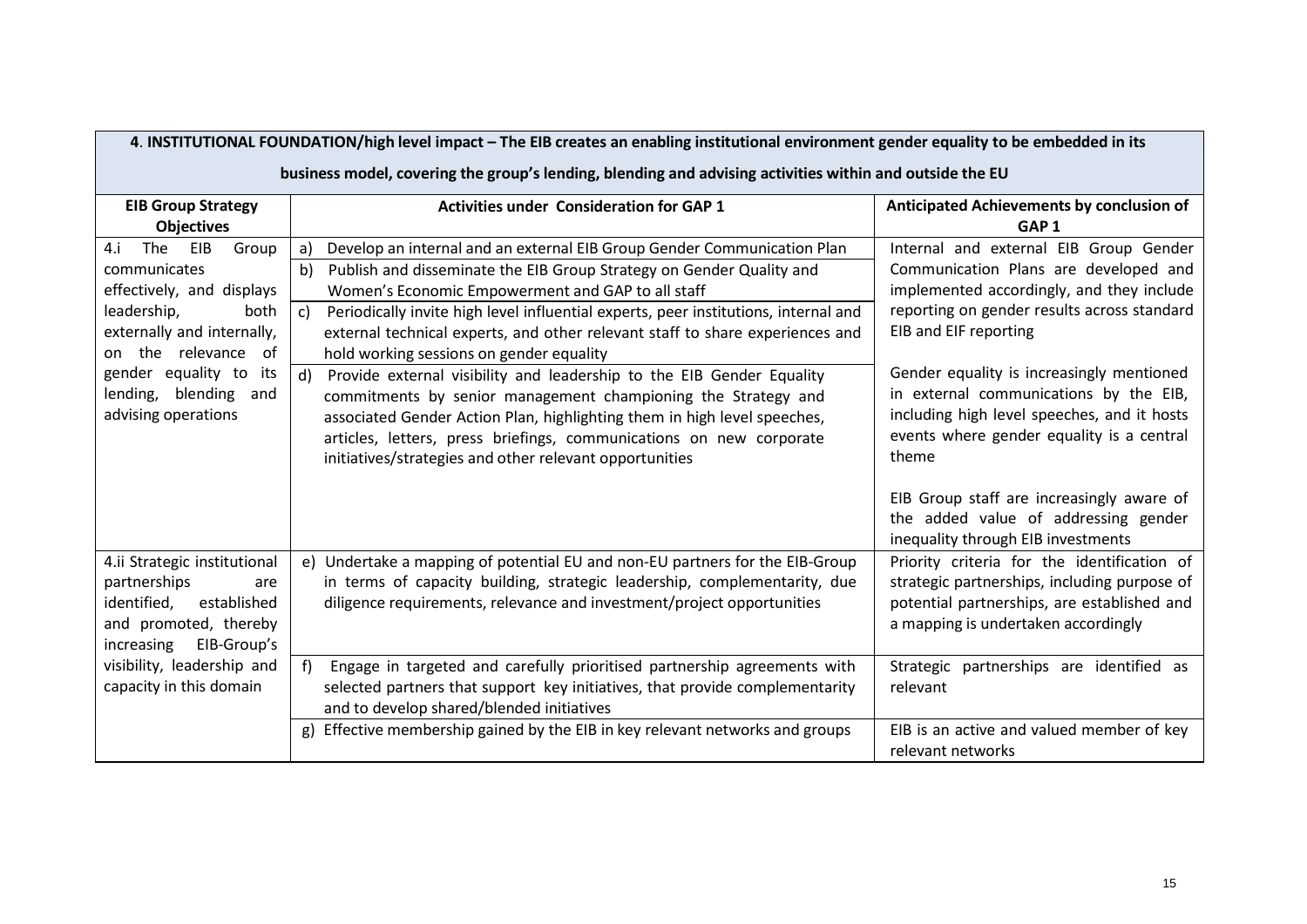|                                                   | <b>Capacity Building &amp; Knowledge Base &amp; Continuous Learning</b>                     |                                               |
|---------------------------------------------------|---------------------------------------------------------------------------------------------|-----------------------------------------------|
| 4.iii EIB has an accessible                       | h) Undertake an assessment of the EIB's current investment portfolio in EU and              | Study undertaken, establishes a baseline of   |
| and robust evidence base                          | non-EU regions, including TA, Trust Funds, blended instruments etc. relating                | EIB activity and knowledge and identifies     |
| it can readily pull on to                         | to the gender strategy                                                                      | good practice and lessons learnt,             |
| inform<br>investment                              |                                                                                             |                                               |
| decisions<br>and                                  | Review and share good practice with relevant staff and through the active<br>i)             | Good practice is readily shared, accessible   |
| programme design                                  | dissemination of case studies, PCRs, monitoring reports and evaluations of                  | and accessed by EIB staff                     |
|                                                   | EIB projects                                                                                |                                               |
|                                                   | Develop an intranet repository of EU and non-EU best practice, evidence,<br>j)              |                                               |
|                                                   | data and resources that is regularly updated and easily accessible by staff                 |                                               |
| 4.iv EIB staff understand                         | k) Develop a capacity building programme that addresses staff including senior              | building<br>training<br>Targeted<br>capacity  |
| the value for the EIB of                          | management                                                                                  | programme is underway and feedback is         |
| addressing<br>gender                              |                                                                                             | positive.                                     |
| inequality through its                            |                                                                                             |                                               |
| investments,<br>and<br>are                        |                                                                                             |                                               |
| with<br>the<br>equipped                           |                                                                                             |                                               |
| appropriate<br>expertise,<br>resources,<br>tools, |                                                                                             |                                               |
| guidance, support and                             |                                                                                             |                                               |
| skills as relevant to their                       |                                                                                             |                                               |
| roles                                             |                                                                                             |                                               |
|                                                   | <b>Enabling Operational Modalities</b>                                                      |                                               |
| <b>Modalities</b><br>4. v<br>are                  | Explore and map the availability, accessibility and use of advisory services and<br>$\vert$ | Advisory services and technical assistance    |
| EIB<br>available to the                           | technical assistance (TA) towards supporting EIB operations that seek to                    | that seek to improve gender equality and      |
| Group to embed gender                             | improve gender equality and the use of gender analysis                                      | the use of gender analysis are, to the        |
| their<br>equality<br>in                           |                                                                                             | extent possible, available and ready for roll |
| investments<br>and<br>to                          |                                                                                             | out under GAP 2                               |
| support targeted actions                          |                                                                                             |                                               |
| on women's economic                               |                                                                                             |                                               |
| empowerment                                       | m) Identify what changes, if any, to operating process or procedures, and/or                | procedural<br>changes<br>Any<br>necessary     |
|                                                   | what additional or new instruments might be needed to better support the                    | (including the need for new instruments)      |
|                                                   | Gender Strategy's implementation                                                            | been carefully considered for<br>have         |
|                                                   |                                                                                             | implementation in GAP 2                       |
|                                                   | n) Identify advisory services and technical assistance products and mechanisms,             | At its outset, GAP 2 has ready to launch      |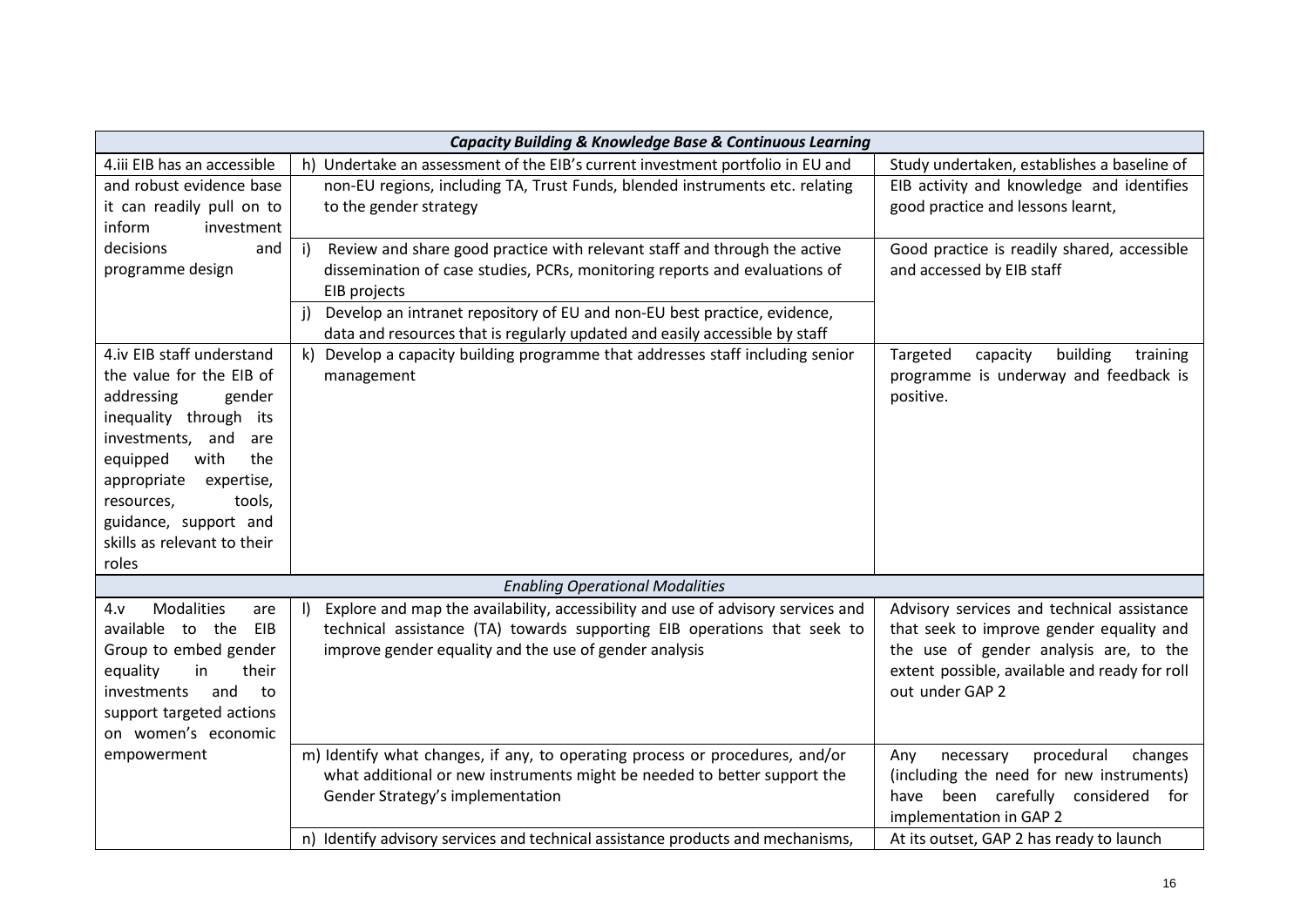|                                                                                                     | including potential bespoke instruments and blended funds to support<br>projects with high gender impact potential, clients seeking to improve gender<br>equality in corporate governance/workforce and to pilot lead thematic<br>initiatives | instruments, including advisory services,<br>TA products and blended partnerships that<br>will support the operationalisation of the<br><b>Gender Strategy</b>                                                                           |
|-----------------------------------------------------------------------------------------------------|-----------------------------------------------------------------------------------------------------------------------------------------------------------------------------------------------------------------------------------------------|------------------------------------------------------------------------------------------------------------------------------------------------------------------------------------------------------------------------------------------|
|                                                                                                     | o) Explore a possible gender component in new mandates wherever deemed<br>appropriate to increase EIF's support for gender specific initiatives                                                                                               | Work towards exploring new mandates for<br>EIF in the new MFF with a specific focus on                                                                                                                                                   |
|                                                                                                     | p) Consider a new mandate proposal for the EIF focussing on female<br>entrepreneurship                                                                                                                                                        | gender equality and women's economic<br>empowerment is progressing                                                                                                                                                                       |
|                                                                                                     | q) Explore the possibility of developing under the EIF IV Pillar an initiative aiming<br>at gender equality and crowding in private investors- by Q4 2019 and<br>ongoing                                                                      |                                                                                                                                                                                                                                          |
| 4.vi Impact of the EIB<br>Group lending, blending<br>and advising on gender<br>equality and women's | Review what MDBs, European Financial Institutions, private sector firms and<br>r)<br>other relevant institutions are doing on tracking results and the impact of<br>operations on gender equality, and women's economic empowerment           | The Bank's proposed approach to results<br>measurement reflects good practice and<br>lessons learnt from across its peer<br>institutions and client base                                                                                 |
| empowerment is tracked,<br>measured and reported                                                    | s) For certain types of EIB operations and mandates assess the Bank's current<br>approach for tracking sex disaggregated results and specific gender equality<br>outcomes                                                                     | A clear understanding of the requirements,<br>limitations and possibilities of the existing<br>EIB approach to capture gender specific<br>results and sex disaggregated data                                                             |
|                                                                                                     | Explore and test methodologies and indicators to track sex disaggregated and<br>t)<br>gender-specific results on a pilot basis, in selected projects                                                                                          | Projects piloting the approach generate<br>learning of relevance to the Bank's<br>intention of improving its measurement of<br>gender specific results                                                                                   |
|                                                                                                     | u) Agree on an approach to tracking sex disaggregated results and to measuring<br>gender specific results of relevant EIB operations                                                                                                          | A tailored and flexible approach to<br>measuring gender specific results -<br>reflecting the findings of the pilots, studies<br>undertaken during GAP 1 and EIB gender<br>priorities - is adopted for further<br>refinement during GAP 2 |
|                                                                                                     | v) For EIF, develop indicators to measure and monitor gender equality and<br>women's economic empowerment in EIF operations, and include indicators in<br>the overall impact measurement system of operations                                 | Reporting of gender disaggregated data is<br>part of the overall impact assessment of EIF<br>operations.                                                                                                                                 |